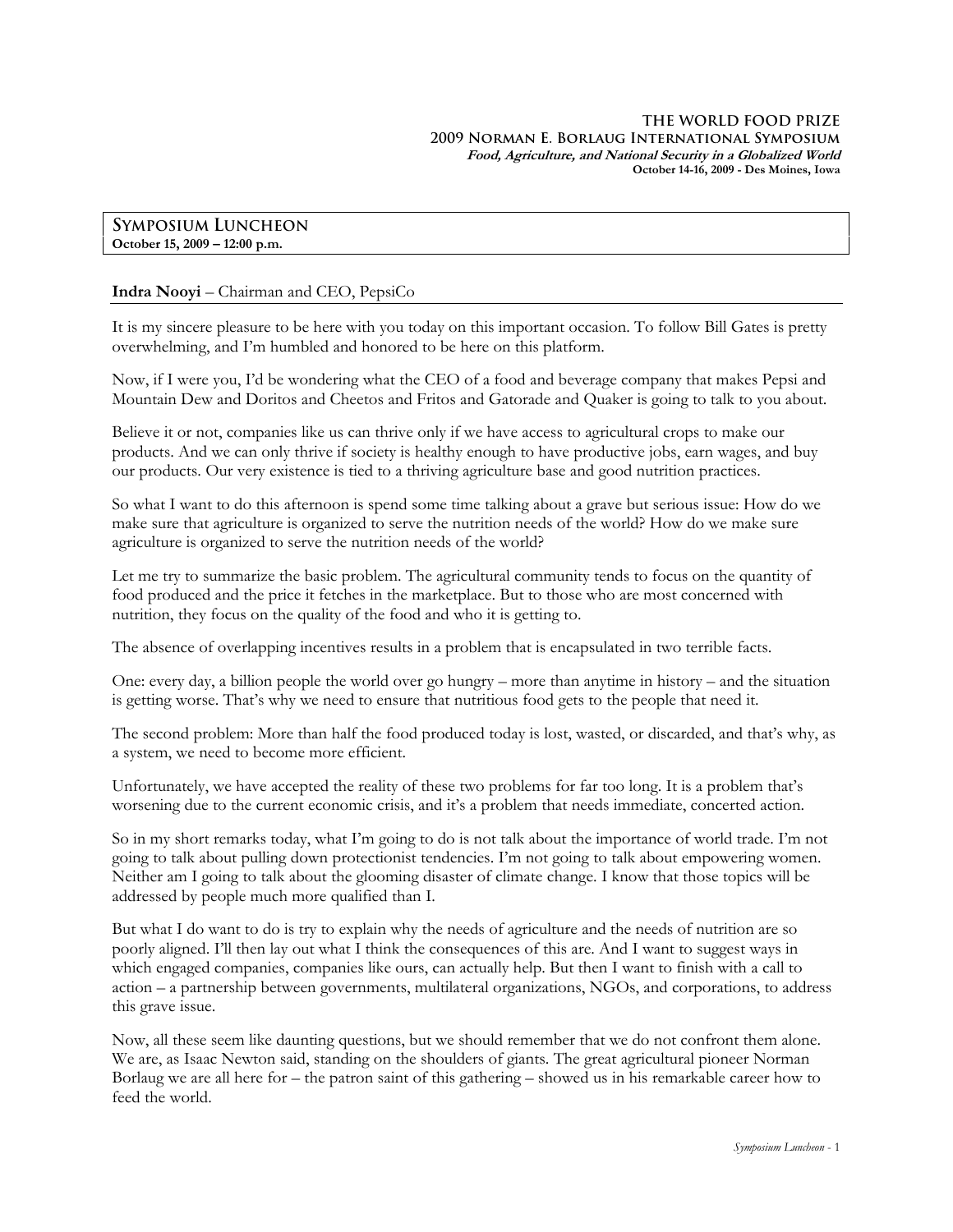Norman Borlaug is someone that anyone from India has to be grateful to. It's amazing to think of the story of human progress that can come out of doctoral research into semi-dwarf, high-yield, disease-resistant wheat varieties. It's remarkable. Out of the curiosity of Norman Borlaug came a Green Revolution, which probably saved over a billion lives the world over. Between 1965 and 1970, thanks to his work, wheat yields nearly doubled in India.

And let me tell you a personal story. I grew up in India in the '60s and the '70s, and I remember in Madras growing up – and, you know, we came from a humble, middle-class family – going to the store, it was a ration store, with a little ration card, waiting in line for rice and wheat. And when you did get the rice and wheat, they were terrible quality. They cost too much if you bought them on the open market, so you had to buy it from the TUCS, as they called it, the Trade Union Cooperative Society. The rice was full of stones, and the wheat was just full of junk.

And all of a sudden, end of the '70s, life improved. The rice quality became better; the wheat quality got a hell of a lot better. People like me actually lived the benefits of Norman Borlaug's work and Dr. Swaminathan, who worked on the rice side. So I was a beneficiary of the Green Revolution.

For the remarkable contribution that Norman Borlaug made in India, he was awarded the Padma Vibhushan as Dr. Quinn just mentioned. And of course he received the Nobel Prize. We do not encounter such great men as Norman Borlaug very often. He was indeed one of a kind.

But let me also note the work of another great scientific pioneer, the great sage of nutrition, David Morley. If Norman Borlaug showed us *how* to feed the world, David Morley showed us *what* to feed the world. His work, starting in Nigeria back in the 1940s, has made us understand the need to monitor growth and good food intake from a very young age. The Morley baby scales were named after him, and it reminds us that, before Morley came, weighing babies was actually quite unknown.

I do not know if they ever met – Norman Borlaug and David Morley – but it would have been a fascinating conversation if they had met. Between them, they provide the answer to the problem that we confront today. By using both Norman Borlaug and David Morley's insights, global agriculture and global nutrition can be fully synced up.

So let us get to the heart of the big question here. Why is there a gap between agriculture and nutrition? And what causes this damaging division? I believe there are three things that cause division.

First, agricultural incentives are not well aligned. There is, for example, an economic incentive to produce meat and dairy for the richer countries, rather than cereals for the poorer people. The economic incentives are just not aligned. Second, too much food is lost through inefficiency. And, third, people go hungry because we do not have the right alignment between supply and demand.

The consequences of this misalignment can be terrible. The most obvious and most distressing is massive undernutrition. The United Nations estimates that over 1 billion people worldwide are undernourished – that's more than 15 percent of the world's population. Iron, vitamin A, zinc, micronutrient deficiencies all affect billions of people, damage the brains of babies, and increase the risk of many diseases.

And undernutrition is not the only problem. In many countries we face a rising tide of obesity, which leads to diabetes and heart diseases. In fact, chronic diseases are now the dominant causes of death everywhere in the world except in sub-Saharan Africa. And we know that adults are far less likely to contract chronic diseases if they have a healthy nutritional start as a baby and their mothers have better nutrition in pregnancy.

So clearly the harmony between agriculture and nutrition is a long way distant. So what can we do about it? It is such a tough problem, how do we even start?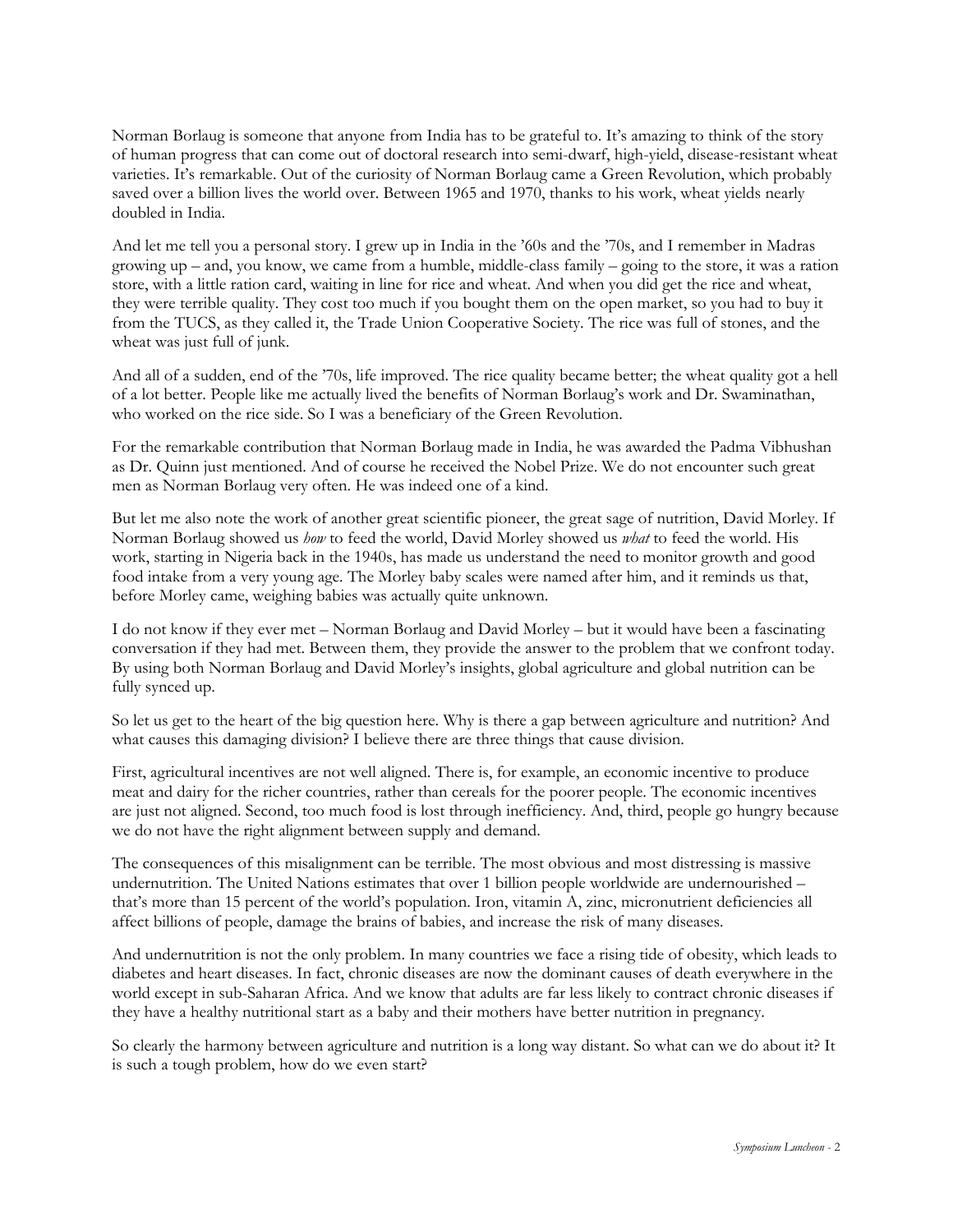Well, obviously it requires many hands to make it right. In fact, the importance of partnership was the golden thread through the proposal for combating hunger that Secretary Clinton recently unveiled.

What I want to do today is build on this notion of partnership and concentrate my remarks on what I think the contribution of the private sector might be to this problem. But before I get into detail on that, I want to point out that we do need to fix the serious issue of access to finance.

Farmers, particularly smallholders, cannot invest in technology and innovation or improve their distribution network without capital, which is hard to find. Rural households in developing countries are still largely reliant on informal credit, such as money lenders and pawn brokers. Microfinance and community lending are so important for these people, but governments, NGOs, and other agents cannot develop these without at least some investment and backing of large financial firms.

If the finance is in place, I do believe that the contribution of the private sector, especially consumer-products companies like ours, could be immense.

This belief comes from my conviction that most corporations, especially corporations like ours, have a soul. The soul is made up of all the people who comprise the enterprise. Our associates are, first, children, wives, husbands, fathers, mothers, citizens of the community. They do not want to park their persona at the company door in the morning when they come to work and then pick it up on the way out. They want to work for a company that cares about the world collectively, as they do individually. And they want to be part of a good company.

So with that as a backdrop, I think there are three things that we, the private sector – especially the food and beverage sector – can do to help address this issue. We can help across the entire process of our business, from farming to product formulation to distribution. So let me walk you through these.

First, we can and must share our core farming expertise. In the course of building business, we build a great store of knowledge on things like nutrition science, irrigation techniques, and the development of resilient crop strains. There is no reason why this knowledge cannot be shared with small-scale farmers to help improve their yields and enrich their crops.

And small-scale farmers who benefit are vital to the solution because two-thirds of the 3 billion rural people in the world live off the income generated by farming less than two hectares each. And these small-scale farmers are the ones who are least able to get hold of agricultural advancements – but they're also the ones who have the greatest capacity to turn the sector around.

You know, it's not very well known around the world, but when PepsiCo launched its business in India in the 1980s, we began with agriculture. We worked directly with thousands of farmers in the state of Punjab and other states, and we transferred techniques and best practices to improve the yields of tomatoes, chili, and rice – I'm talking of chili peppers. We also introduced new tomato and chili varieties that tripled the yield of these crops. Recently we also started a high-yield citrus processing farm, planting millions of orange trees that have the potential to make India a global orange-tree growing base.

At the same time we introduced critical food-processing technology. This meant fewer fruits and vegetables would rot on their way to the market. We've also worked with local scientists in India to implement drip irrigation in the paddy fields, and this is a technique that's going to cut back the usage of water in paddy fields. It's going to save crops, it's going to reduce water usage, it's going to make more money for the farmer.

And it's not just in India. In inner Mongolia, in China – I was just there a few months ago – we helped local potato farmers develop thriving crops in the middle of the desert. Water-saving irrigation, crop-rotating methods, were all shared along with regular training on modern, environmentally friendly technologies.

Production per hectare on the Baotou farm in inner Mongolia is world-class at 39 tons per hectare, more than double the 18-ton average in all of China. And interestingly, we benefit from these productive techniques,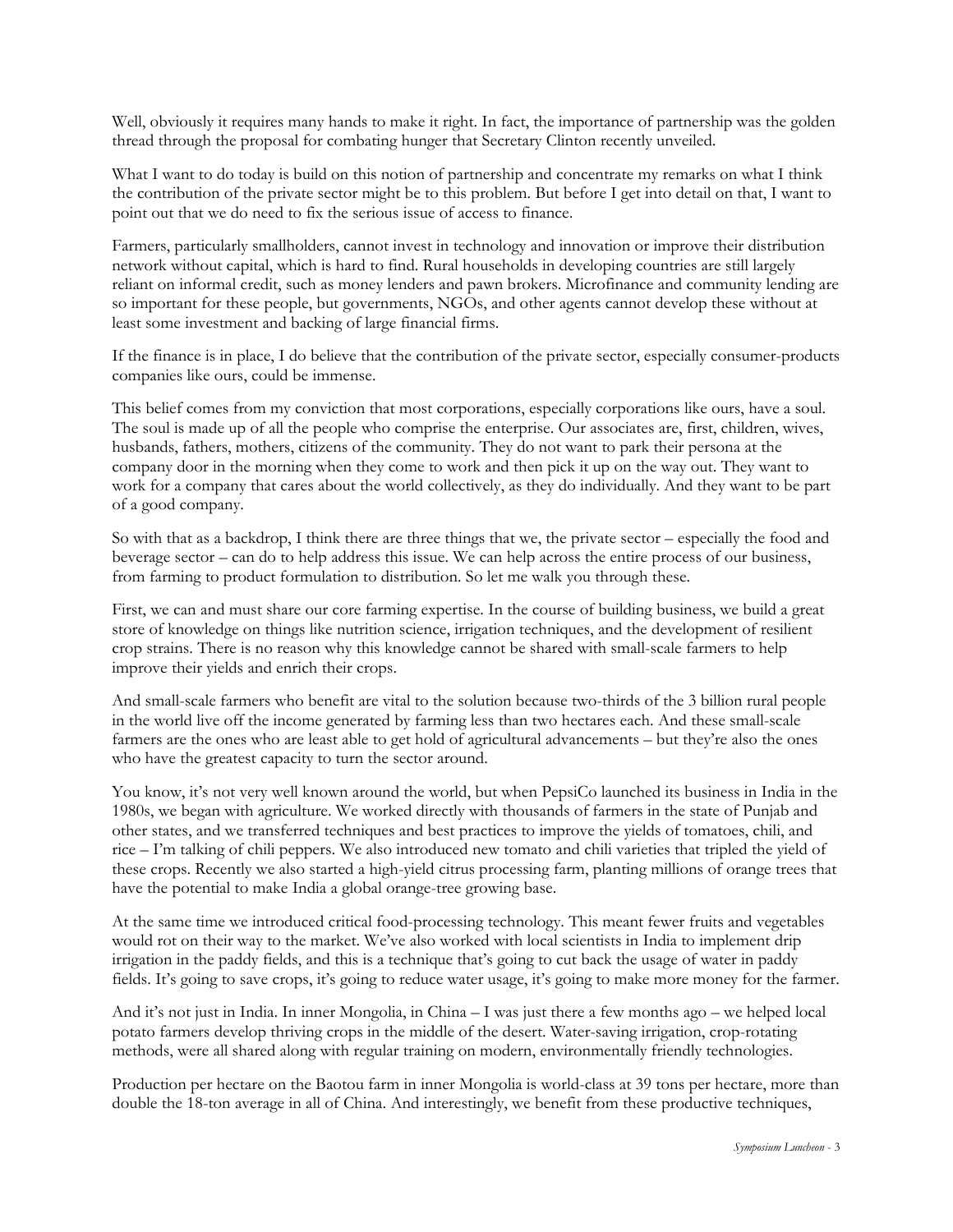because we buy the output from these farms at competitive prices. And the farmers in turn make a good living. So that's what we can do to help farming.

Second – I believe that the private sector can use its R&D and product-formulation expertise to incent healthier eating by providing consumers with products that are both highly nutritious but taste great.

For many years now, we at PepsiCo have found creative ways to reformulate our products. We've reduced fat; we've taken out added sugars. We're now adding whole grains, fruits, vegetables to our snacks, and making many of our drinks much healthier. For example, over the past five years in the United States alone, in our beverage business our total calories per 8-ounce serving has decreased by 11 percent.

Frito Lay, which makes great-tasting snacks, has led the industry in 2003 by being the first major food company to remove trans-fats from its entire portfolio. We are reformulating our packs and products to address obesity, with better nutrition labeling and portion control. So companies, food and beverage companies in particular, can do a lot to address nutrition.

The third thing that private-sector companies can do is to leverage our distribution expertise. Lots of companies have highly developed supply chains, and these can be used in the biggest task of them all – to distribute food to places where it's needed the most.

I hate to talk about our company, but that's the one I know best. Just take PepsiCo in India, South Africa, Nigeria, Mexico, China as examples. We service between 100,000 and 1 million urban and rural outlets, depending on which country. And we reach all of these outlets once, twice, maybe even three times a week – a million outlets, three times a week. How can we and other companies with similar distribution networks utilize this precious resource to help address the undernutrition issues that are so rampant?

At our company we recently launched Project Asha, which means "hope" in Sanskrit. This project draws on the expertise that we have gained throughout extensive food R&D. And what we are doing is partnering with several organizations to develop a highly nutritious snack to feed the world's most undernourished.

We are in the process of finalizing the snack itself, and then we want to use our extensive distribution system to get the snack to the people that need it most: the poorest of the poor. And in countries like India, Nigeria, Mexico, South Africa, and so many other countries around the world, they are the ones that need this completely nutritious snack. It is a work in process. We have run into many obstacles, but we are resilient. Finding innovative solutions is what we in the private sector do best.

We also have another great resource, which is a highly qualified and capable people. We have seconded our retirees with expertise in distribution to the World Food Program. And the whole idea is to transfer our best practices on distribution-supply chain to help the World Food Program improve the efficiency of distribution of food aid.

We have business initiatives with UNICEF and Valid, from Ireland, who are working in Nigeria to support and learn about possible roles in addressing undernutrition. And all of these programs form part of a commitment I made to the UNDP and the British government with 17 other companies, to show how we can use our core business capabilities to address the Millennium Development Goals.

Knowledge transfer, understanding of consumers and nudging them to make the right food choices, and distribution and reach: that is the holy trinity of the private sector, and this is what we can offer to agriculture and nutrition.

You know, the picture that I've painted is of a company that cares about its responsibilities. Companies, in my view, operate with a license from the societies that host them. They have the privilege of limited liability in return for being a responsible corporate citizen. At PepsiCo we call it obligation "performance with purpose." It means that we think of the responsibilities as part of our core mission.